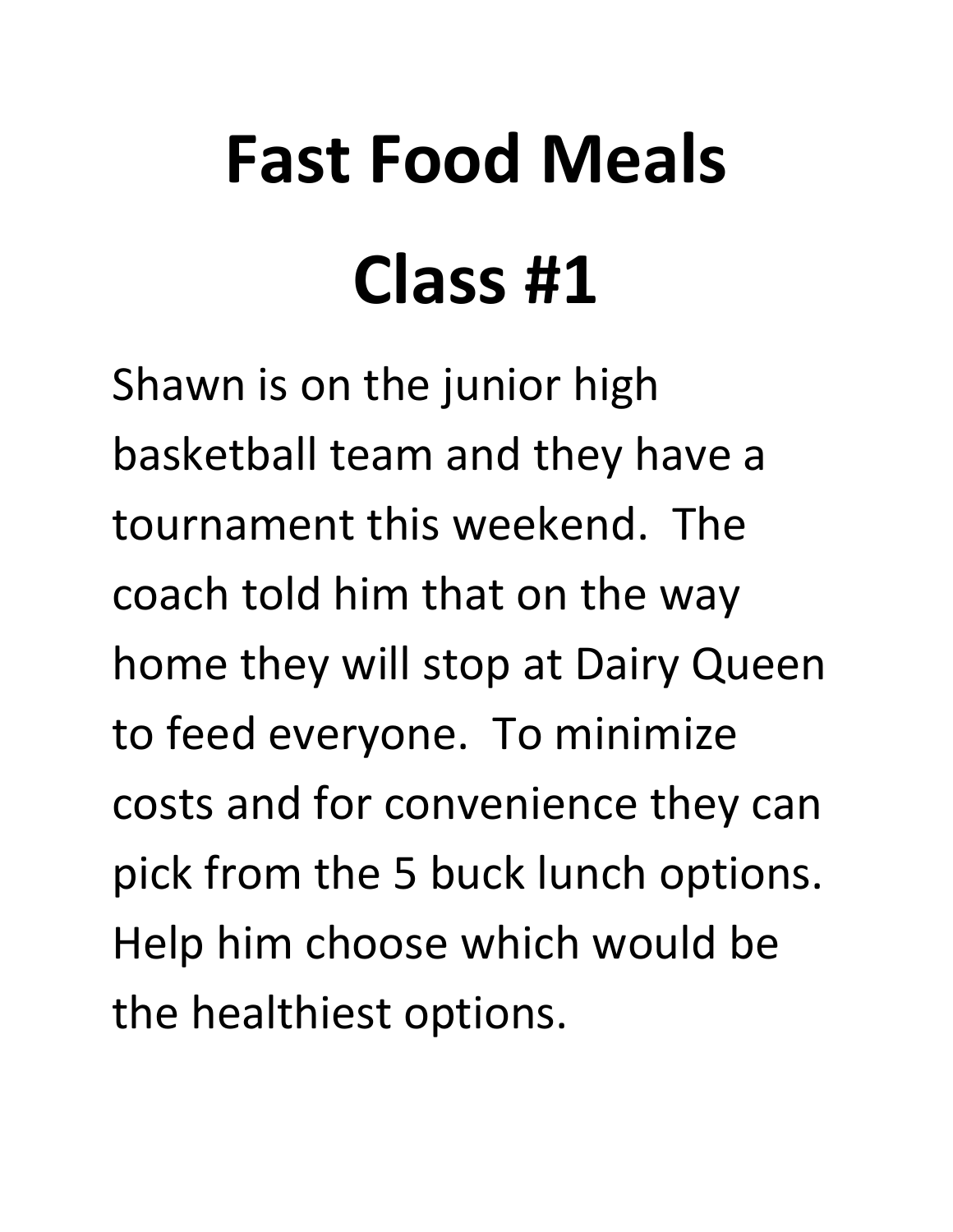

### C hee se Dog#1 C hili

### **Chili C Cheese D Dog**

| Calories          | 390 |
|-------------------|-----|
| Fat $(g)$         | 25  |
| Sodium (mg)       | 990 |
| Carbohydrates (g) | 25  |
| Dietary Fiber (g) | 1   |
| Total Sugars (g)  | 4   |
| Proteins (g)      | 16  |
| Vitamin A - % DV  | 8   |
| Vitamin C - % DV  | 0   |
| Calcium - %DV     | 20  |
| Iron - %DV        | 15  |

### **Regula ar Fries**

| Calories          | 300 |
|-------------------|-----|
| Proteins $(g)$    | 4   |
| Fat $(g)$         | 13  |
| Carbohydrates (g) | 43  |
| Sodium (mg)       | 630 |

#### **Large I Iced Tea**

| Calories          | $\mathbf{\Omega}$ |
|-------------------|-------------------|
| Proteins $(g)$    | 0                 |
| Fat $(g)$         | 0                 |
| Carbohydrates (g) | ი                 |
| Sodium (mg)       | 10                |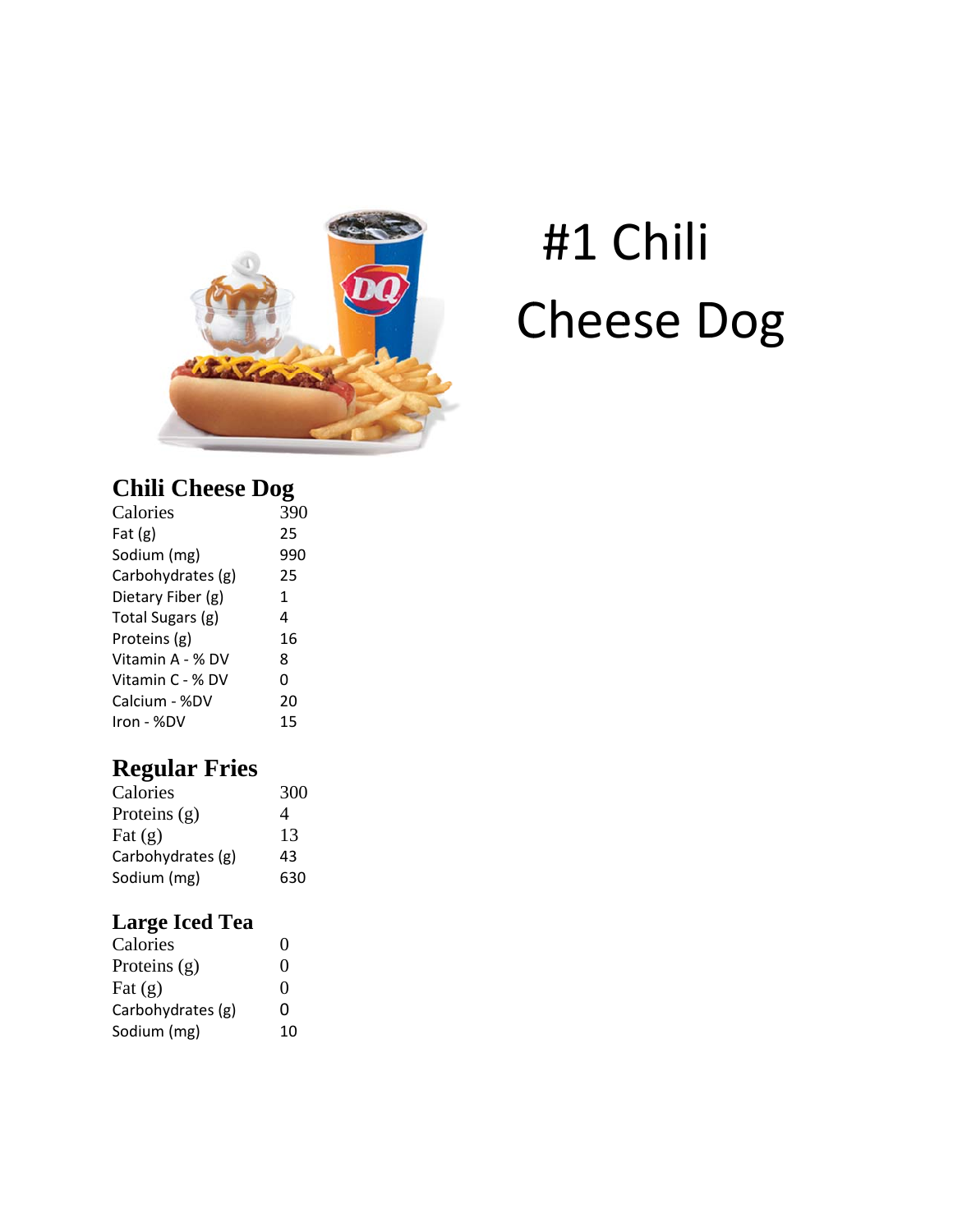

### #2 3‐ Piec ce Chicken Strip with gravy

### **3 Piece e Chicke n Strips**

| Calories          | 350 |
|-------------------|-----|
| Fat $(g)$         | 20  |
| Sodium (mg)       | 690 |
| Carbohydrates (g) | 22  |
| Dietary Fiber (g) | 10  |
| Total Sugars (g)  | O   |
| Proteins (g)      | 22  |
| Vitamin A - % DV  | ი   |
| Vitamin C - % DV  | 0   |
| Calcium - %DV     | ი   |
| Iron - %DV        | 8   |

| <b>Peppered gravy</b> |    |
|-----------------------|----|
| Calories              | 90 |

| <u>Cardinal</u>   | .   |
|-------------------|-----|
| Fat $(g)$         | 6   |
| Sodium (mg)       | 480 |
| Carbohydrates (g) | 8   |

### **Regula ar Fries**

| Calories          | 300 |
|-------------------|-----|
| Proteins $(g)$    | 4   |
| Fat $(g)$         | 13  |
| Carbohydrates (g) | 43  |
| Sodium (mg)       | 630 |

#### **Large S Sweet Tea a**

| Calories          | 220 |
|-------------------|-----|
| Proteins $(g)$    | ı   |
| Fat $(g)$         | 0   |
| Carbohydrates (g) | 54  |
| Sodium (mg)       | 10  |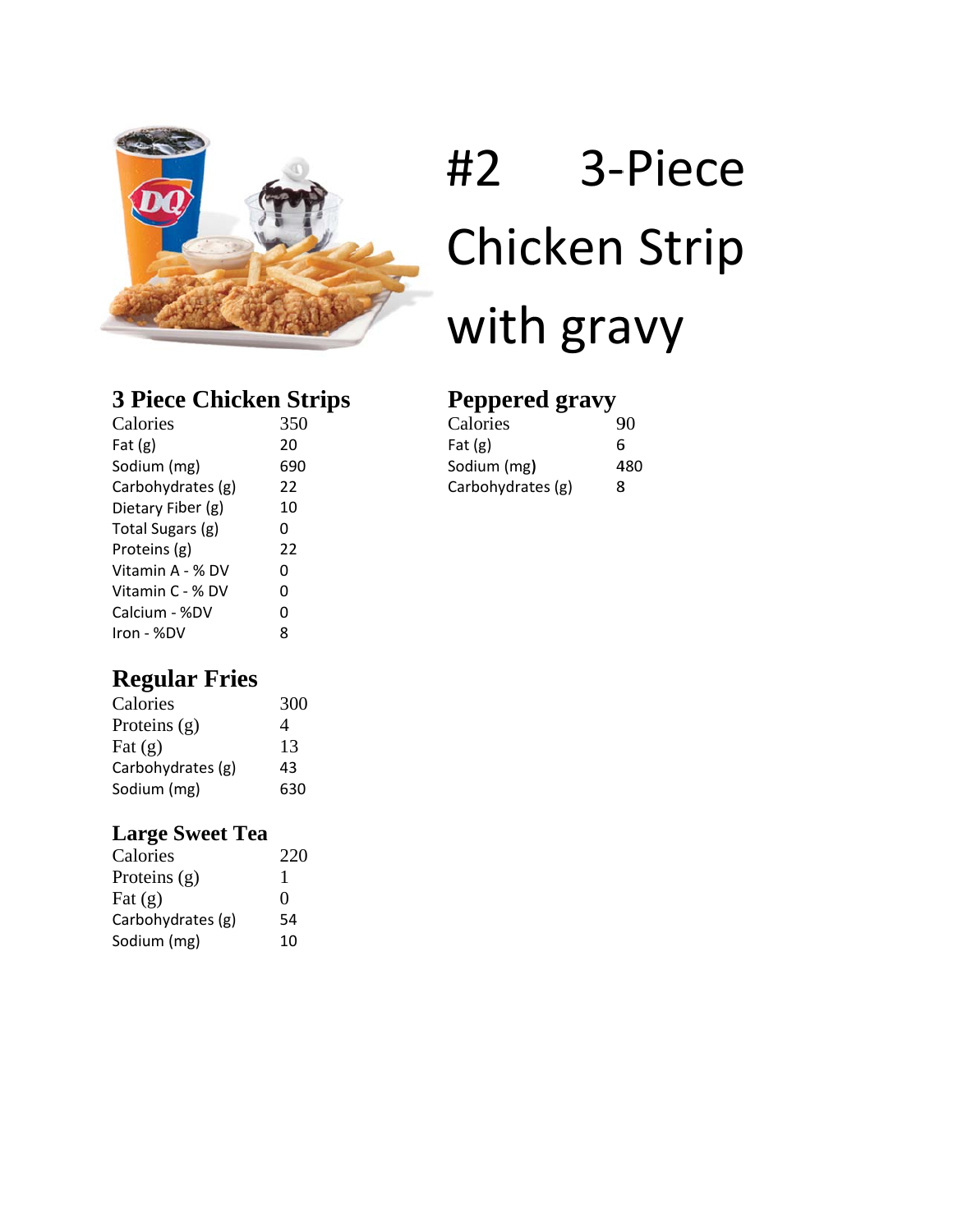

## # 3 B Bacon C Cheeseburger

### **Bacon Cheeseb burger**

| Calories          | 480  |
|-------------------|------|
| Fat $(g)$         | 29   |
| Sodium (mg)       | 1030 |
| Carbohydrates (g) | 34   |
| Dietary Fiber (g) | 1    |
| Total Sugars (g)  | 8    |
| Proteins (g)      | 25   |
| Vitamin A - % DV  | 10   |
| Vitamin C - % DV  | 0    |
| Calcium - %DV     | 20   |
| Iron - %DV        | 15   |

### **Regula ar Fries**

| Calories          | 300 |
|-------------------|-----|
| Proteins $(g)$    | 4   |
| Fat $(g)$         | 13  |
| Carbohydrates (g) | 43  |
| Sodium (mg)       | 630 |

#### **Large D Diet Coke**

| Calories          | 0  |
|-------------------|----|
| Proteins $(g)$    | 0  |
| Fat $(g)$         | 0  |
| Carbohydrates (g) | O  |
| Sodium (mg)       | 80 |